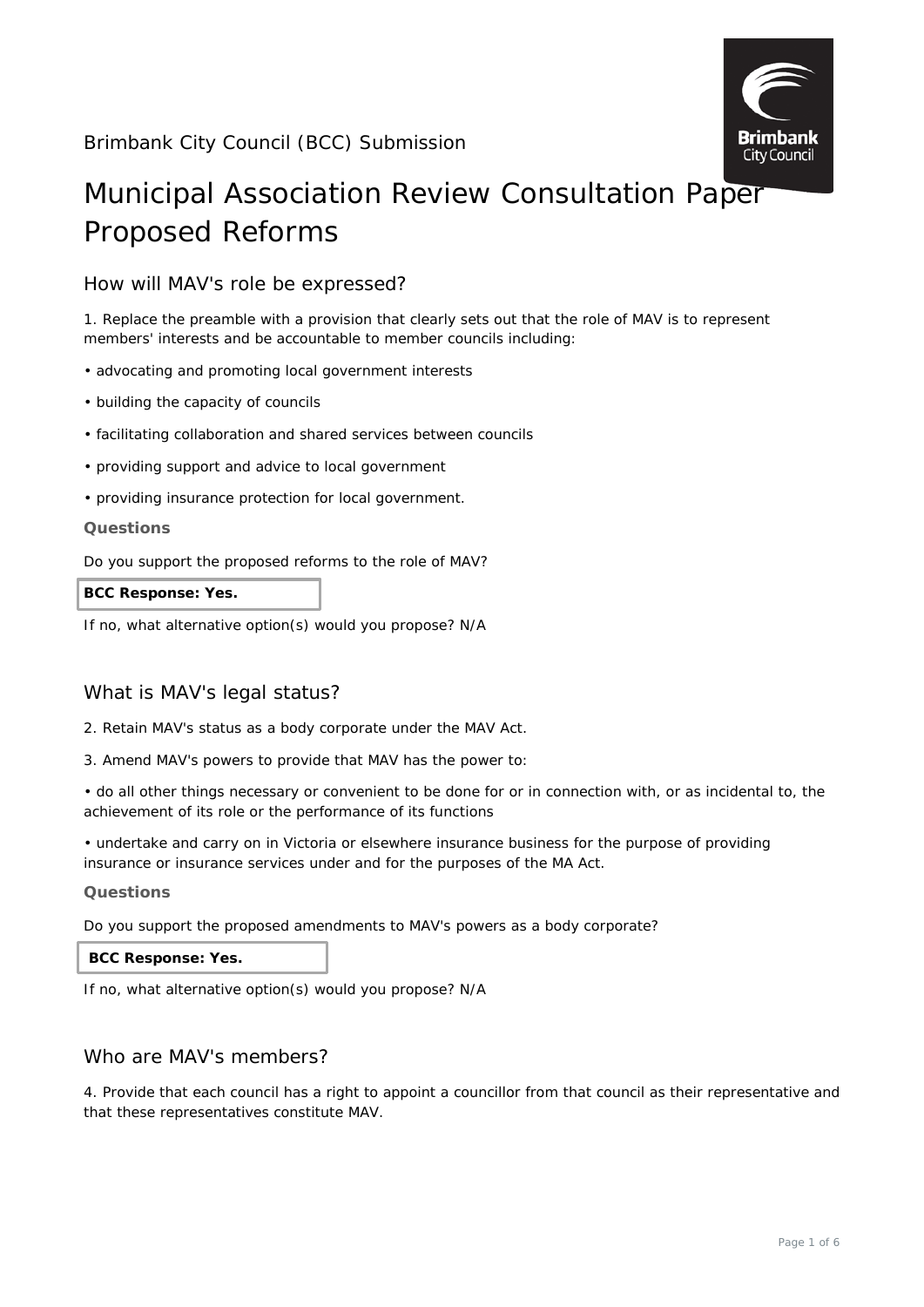## **Questions**

Do you support making clear that each council has a right to appoint one of their councillors as their MAV representative?

**BCC Response: Yes. It is considered the right to appoint currently exists, so the proposed reform intention is slightly unclear?**

If no, what alternative option(s) would you propose? N/A

# What is the governing body responsible for?

- 5. Insert a provision that provides that the appointed representatives are responsible for:
- determining the rules of the association
- appointing the president and board of management
- determining the strategic direction of MAV.

#### **Questions**

Do you support the inclusion of responsibilities for the appointed representatives?

#### **BCC Response: Yes. Recognising the role of the State Council is a good inclusion.**

If no, what alternative option(s) would you propose? N/A

# How are the rules for the management of MAV made, adopted and amended?

6. Provide MAV the power to make rules for the management of MAV.

7. Provide that a rule that is inconsistent with the Municipal Association Act or contrary to law is of no effect.

8. Provide that the following matters must be provided for in the rules:

- annual fees
- rights, obligations and liabilities of members
- the election of the President and board of management
- procedures for assessing the performance of the board of management and dealing with governance failures.

9. Provide that the rules may be amended, removed or remade if 60 per cent of the representatives vote in favour of the change.

#### **Questions**

Do you support the proposal that the State Council have the power to make or amend the MAV Rules?

**BCC Response: Yes. These are consistent with modern corporate governance practice. Question would be, is 60 per cent enough? It is a majority but not a significant majority. For example, 75 per cent may be more demonstrative of the will of the members.**

If no, what alternative approval process would you propose? N/A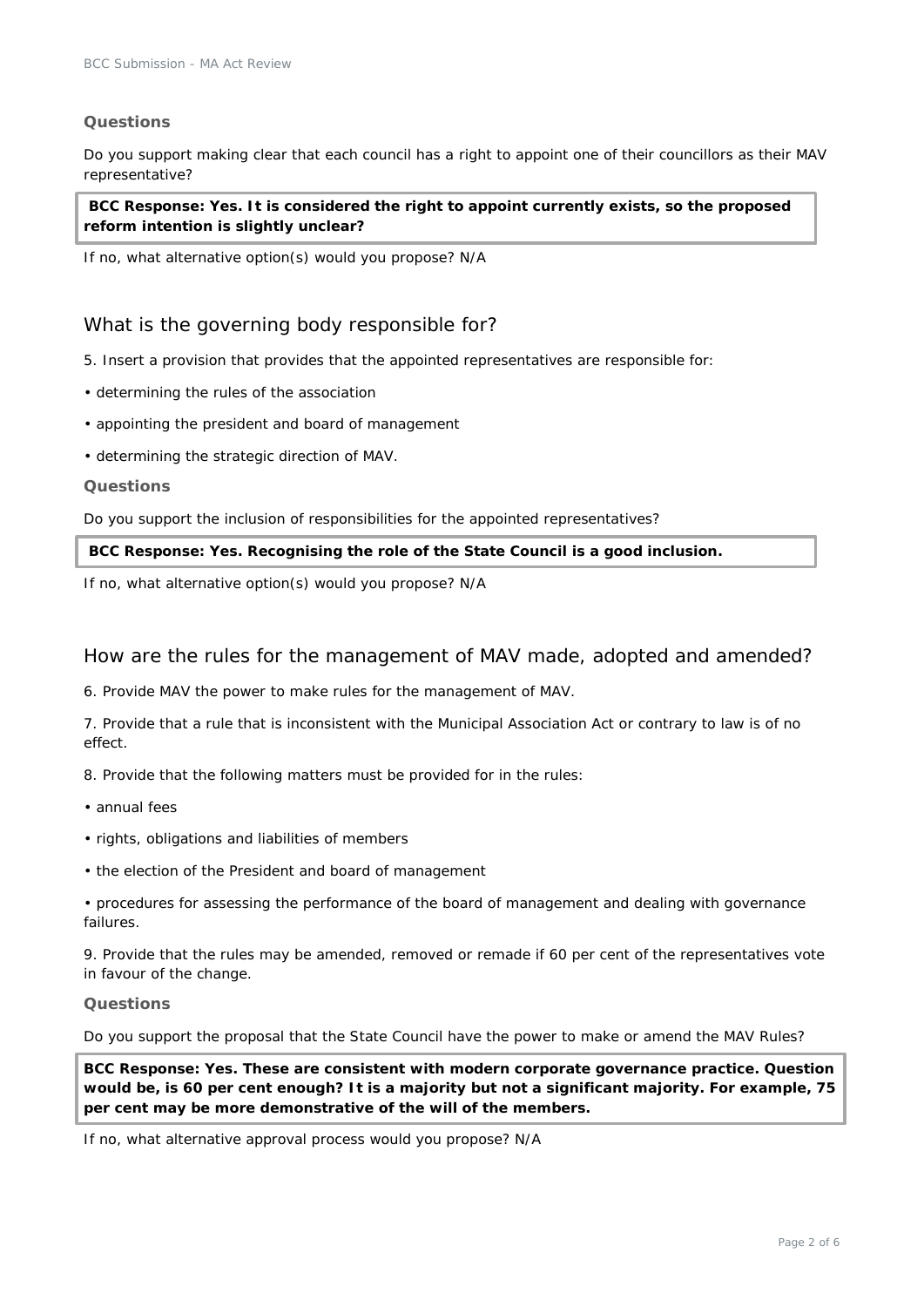# What functions does the Board of Management perform?

10. Provide for MAV to have in place a board of management with functions to include:

- the sound and prudent management of the affairs of MAV
- excising the powers of MAV (including the power of delegation)
- providing general directions as to the performance of MAV's functions and the achievement of its objectives
- reporting on MAV's performance and financial transactions
- monitoring the performance of its Chief Executive Officer.

11. Provide that the board of management must have mechanisms in place for monitoring the exercise of delegated authority.

### **Questions**

Do you support setting out the functions and responsibilities of the board of management in the MA Act?

### **BCC Response: Yes. The employment of the CEO may also be good to include under 'functions'.**

If no, what alternative option(s) would you propose? N/A

# What conduct is expected of board members?

12. Provide that the board of management must have processes in place for dealing with conflicts of interest, misuse of position and the prevention of fraudulent behaviour.

13. Provide that board members must at all times in the exercise of the functions of their office act:

- honestly
- in good faith in the best interests of MAV
- with integrity
- in a financially responsible manner
- with a reasonable degree of care, diligence and skill
- in compliance with the MA Act and MAV Rules.

## **Questions**

Do you support the addition of conduct provisions for the board of management?

**BCC Response: Yes. It's consistent with the expectations of the members, and councils themselves.**

If no, what alternative option(s) would you propose? N/A

# Who has oversight over executive and CEO remuneration?

14. Provide that the board of management may appoint a CEO for the day to day management and administration of MAV.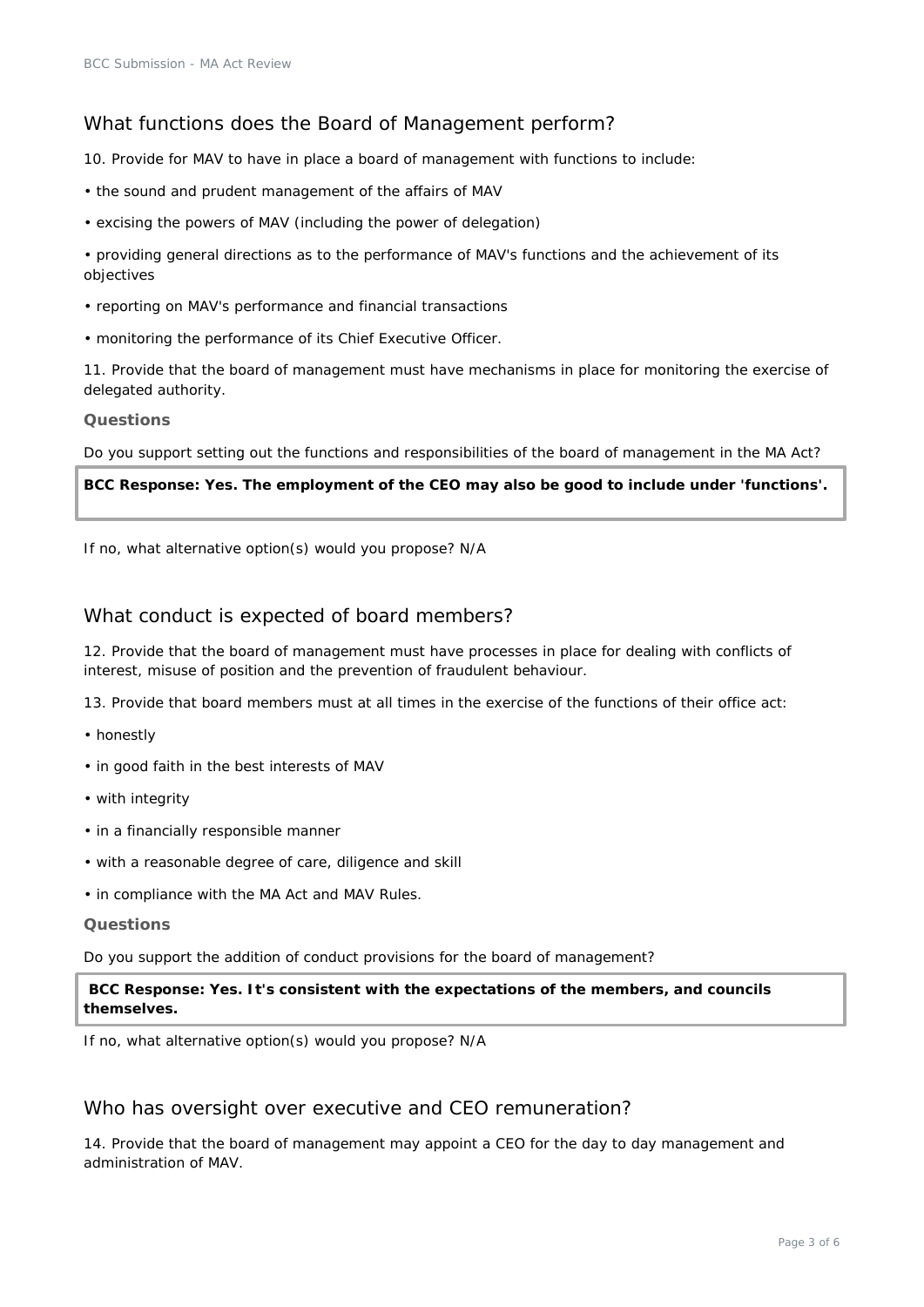15. Provide that MAV must have in place a CEO remuneration policy that broadly aligns with the Victorian Public Sector Commission's Policy on Executive Remuneration for Public Entities in the Broader Public Sector.

#### **Questions**

Do you support the requirement for a remuneration policy?

**BCC Response: Yes, as per prior response, to include performance and employment of CEO in 'functions'.** 

#### **A CEO remuneration policy is supported, as proposed.**

If no, what alternative option(s) would you propose? N/A

# How will MAV manage and report on its finances?

16. Insert a provision that provides that MAV must comply with the following principles of sound financial management:

- manage financial risks prudently, having regard to economic circumstances
- undertake responsible spending and investment for the benefit of member councils
- provide services which are accessible and responsive to local government needs
- ensure full, accurate and timely disclosure of financial information.

17. Provide that MAV must keep proper accounts and records of MAV's transactions and affairs in order to sufficiently explain the financial operations and financial position of MAV.

18. Provide that, within four months after the end of each financial year, MAV must prepare and have independently audited financial statements in accordance with the Australian Accounting Standards. The financial statements must be included in the annual report for the relevant financial year and contain such information as is necessary to give a true and fair view of the financial transactions and state of affairs of the insurance scheme.

#### **Questions**

Do you support the principles of sound financial management?

#### **BCC Response: Yes.**

If no, what alternative option(s) would you propose? N/A

# What strategic planning and reporting documents will be required?

19. Insert a provision that provides that the board of management must develop a strategic plan for the implementation of the strategic direction set by the State Council.

20. Provide that MAV must develop an annual report setting out MAV's performance against the objectives set out in the strategic plan.

21. Provide that, within four months after the end of each financial year, MAV must submit the annual report to the annual general meeting of MAV and lodge with the Minister a copy of the annual report to be tabled in both houses of Parliament.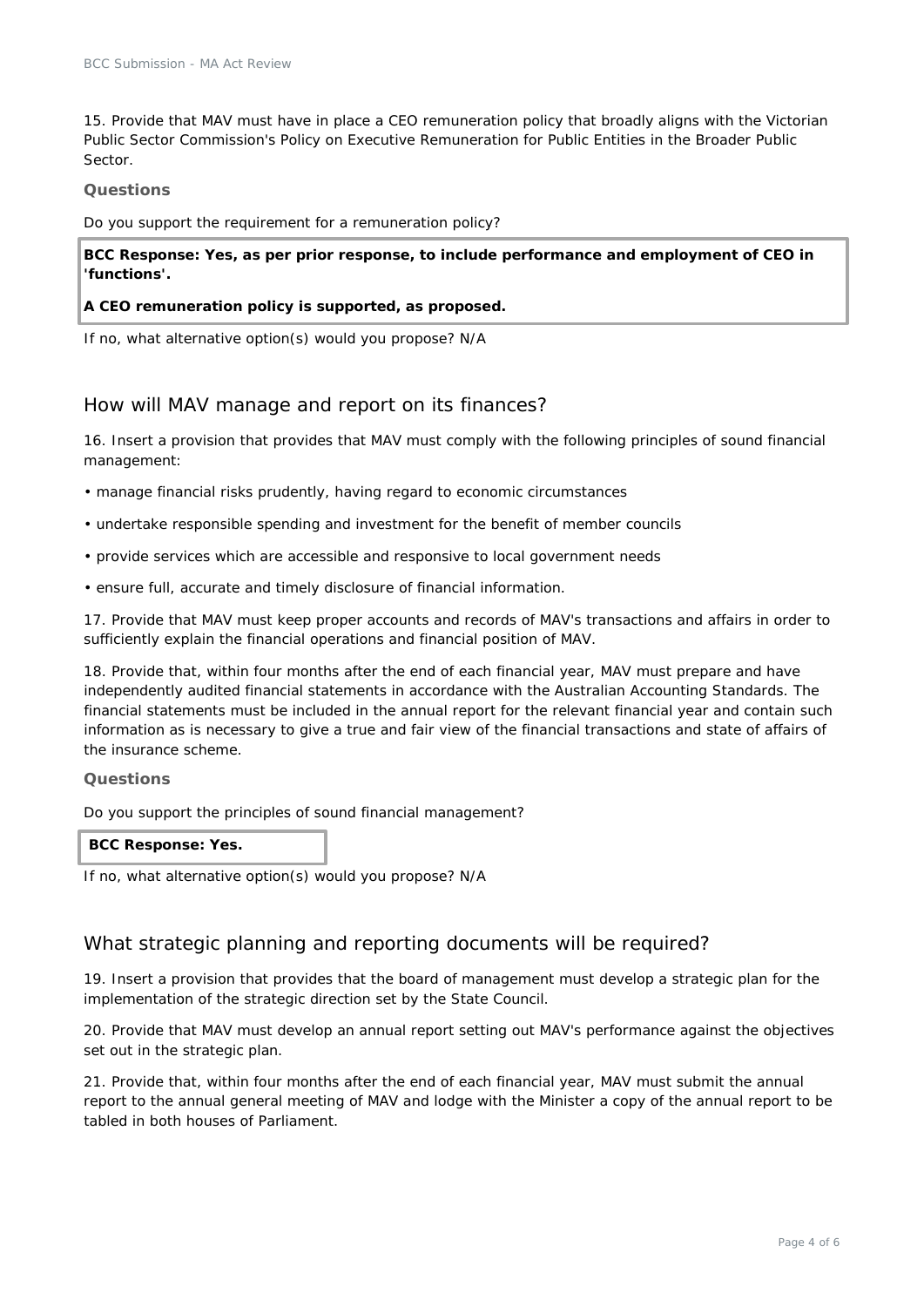# **Questions**

Do you support increased accountability to the member councils and the Minister as set out in the proposed reforms?

**BCC Response: Yes. Annual reporting and promotion to the sector against objectives (and State Council resolutions) is particularly important.**

If no, what alternative option(s) would you propose? N/A

# How will procurement be carried out?

22. Insert a provision to require MAV to adopt a procurement policy detailing the principles, processes and procedures that will apply to all purchases of goods and services by MAV.

23. This procurement policy would need to specify:

• the circumstances in which MAV will invite tenders or expressions of interest from any person interested in undertaking the contract

• the form and manner in which MAV will undertake tenders or expressions of interest

• a process to regularly review contractual arrangements to ensure they are achieving value for money

• a process to manage conflicts of interest.

24. Insert a provision to provide that when MAV is carrying out procurement activities on behalf of councils, MAV must provide information to councils on the specifications of the tender and how the tender process was undertaken, and seek to facilitate share service arrangements.

#### **Questions**

Do you support the requirement for MAV to adopt a procurement policy?

#### **BCC Response: Yes.**

If no, what alternative option(s) would you propose? N/A

# How will MAV's risks be managed?

25. Provide that MAV establish an independently chaired internal audit and risk committee to review the effectiveness of MA V's financial reporting and risk management frameworks.

#### **Questions**

Do you support the requirement to establish an audit and risk committee as detailed in the proposed reform?

**BCC Response: Yes. Is consistent with modern corporate governance practice, and is a requirement for councils.**

If no, what alternative option(s) would you propose? N/A